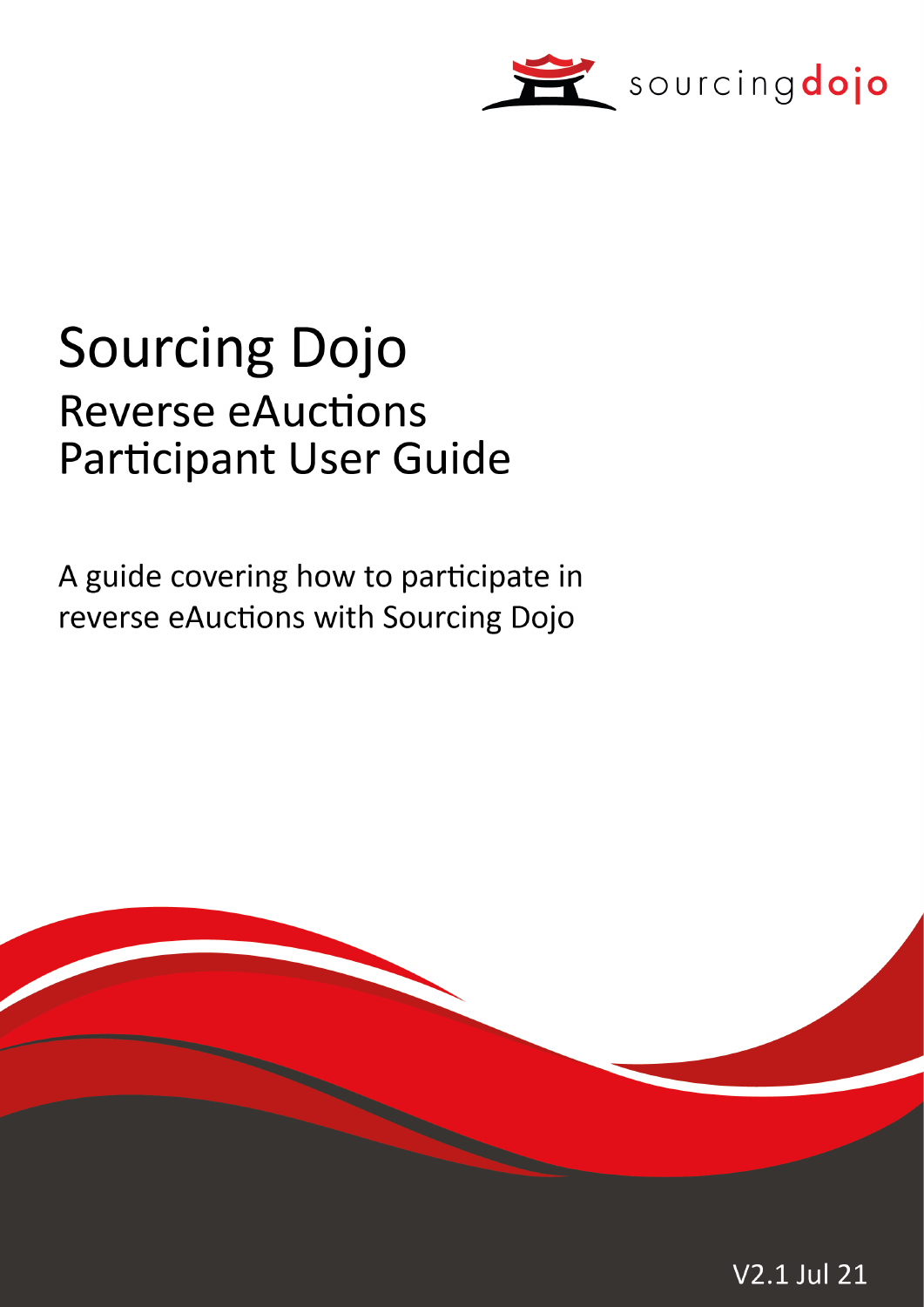

# Sourcing Dojo Reverse eAuction Participant User Guide

# Table of Contents

| <b>Creating an Account</b>     | $\mathbf 1$             |
|--------------------------------|-------------------------|
| <b>Accepting the Invite</b>    | $\overline{2}$          |
| <b>Overview Tab</b>            | $\overline{2}$          |
| <b>Questionnaires</b>          | $\overline{2}$          |
| <b>Qualification Bids</b>      | 3                       |
| <b>The eAuction</b>            | 3                       |
| <b>Documents</b>               | $\overline{\mathbf{4}}$ |
| <b>Messages</b>                | $\overline{\mathbf{4}}$ |
| <b>Support &amp; Resources</b> | 5                       |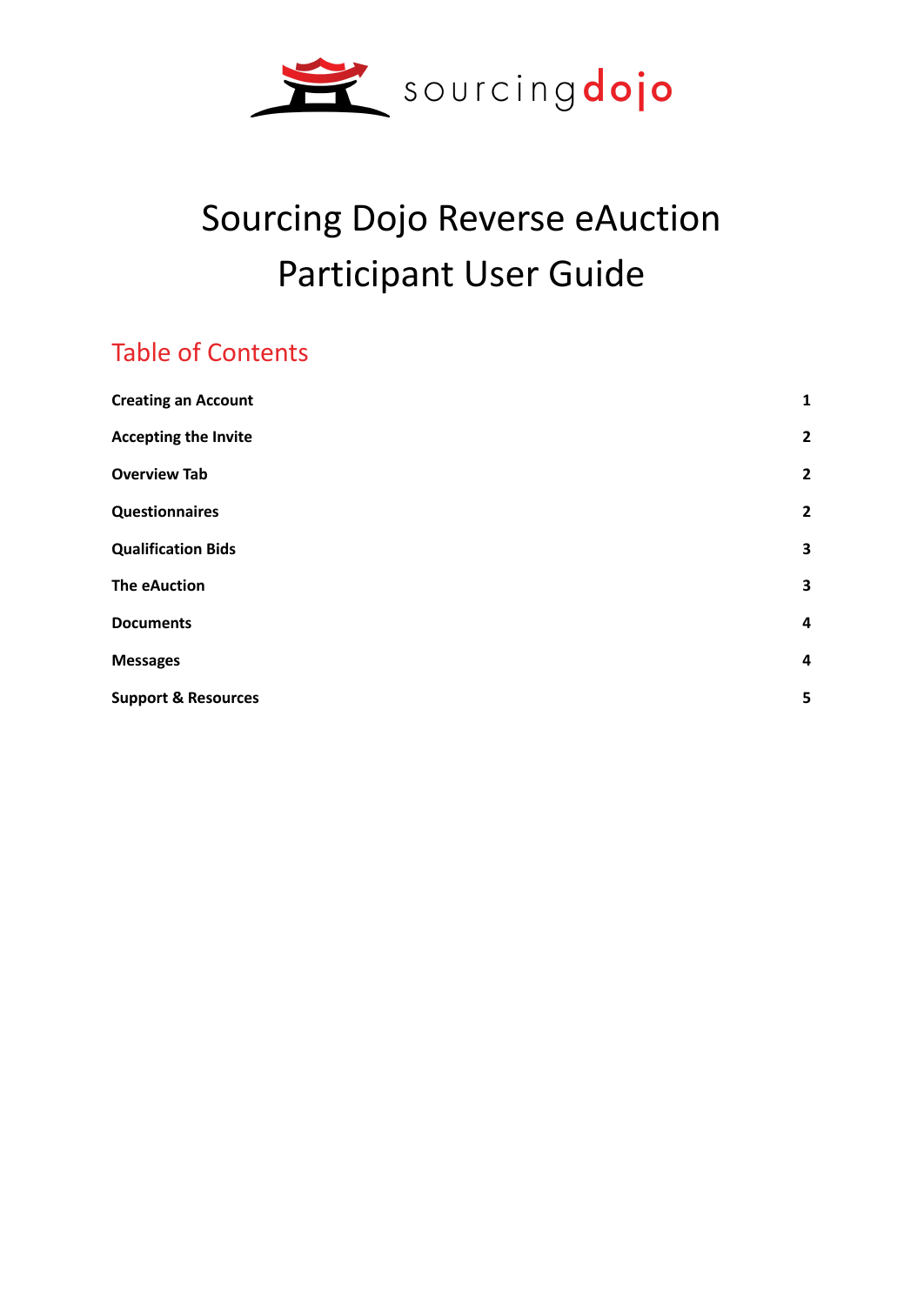

# Creating an Account

|                                                                                      | Can't access your account?                                                          |
|--------------------------------------------------------------------------------------|-------------------------------------------------------------------------------------|
|                                                                                      | CHOOSE YOUR ACCOUNT TYPE                                                            |
| Host                                                                                 | Participant                                                                         |
|                                                                                      | Choose HOST if you wish to run, view or score events, typically as a Buyer          |
|                                                                                      | Choose PARTICIPANT if you wish to respond or bid in events, typically as a Supplier |
| Name                                                                                 | Contact number                                                                      |
| F-Mail                                                                               | <b>Username</b>                                                                     |
|                                                                                      |                                                                                     |
| Company                                                                              | Country                                                                             |
| Password                                                                             | Confirm Password                                                                    |
| By clicking on 'Get Started' above, you confirm that you accept the Terms of Service |                                                                                     |

Accepting the Invite

- 1. You will receive an email invite from the host of the event, click on the link.
- 2. Complete the signup form you are a participant.
- 3. You'll be sent an email requesting to confirm your account. Click on the link and your account setup will then be complete.

Complete these 8 simple fields including username and password

If you've signed up before but forgotten your details, click here

| Event invitations                                                   |                                    | $\overline{\phantom{a}}$                         | All Event Invitations are accessible once you have set up<br>your account. |                                                                  |                   |  |  |
|---------------------------------------------------------------------|------------------------------------|--------------------------------------------------|----------------------------------------------------------------------------|------------------------------------------------------------------|-------------------|--|--|
| <b>Auction</b><br>Ouestionnaire + Qual, Bids + Auction<br>ID: 51287 | Terms and Conditions Deadline: -   |                                                  |                                                                            |                                                                  |                   |  |  |
| Show all or enter invite code                                       | EVENT NAME (i)                     | EVENT OWNER (i)                                  | EVENT TYPE (i)                                                             | <b>NEXT KEY DEADLINE</b>                                         |                   |  |  |
|                                                                     |                                    |                                                  |                                                                            | $\odot$<br>Terms and                                             |                   |  |  |
| Accept / Decline -                                                  | <b>Auction</b><br><b>ID: 51283</b> | <b>Host: Steve Williams</b><br>Company: Vext PLC | Questionnaire + Qual. Bids + Auction                                       | <b>Conditions Deadline:</b><br>July 25, 2019 10:00<br><b>BST</b> | Further Actions v |  |  |

Once accepted, you will need to visit your Current Events for more details. If declined, you will be requested for feedback to be sent to the Host and this Event will be removed from your invitations and placed in Event History.

If you been given an Invite Code and do not see the Event above, please enter your Invite Code below

Use the accept/decline button to confirm if you wish to participate in the Auction.

If you are unable to see an event, but have been given an invite code, you can access the event by submitting the invite code.

You can upload documents or message your host from the further actions box.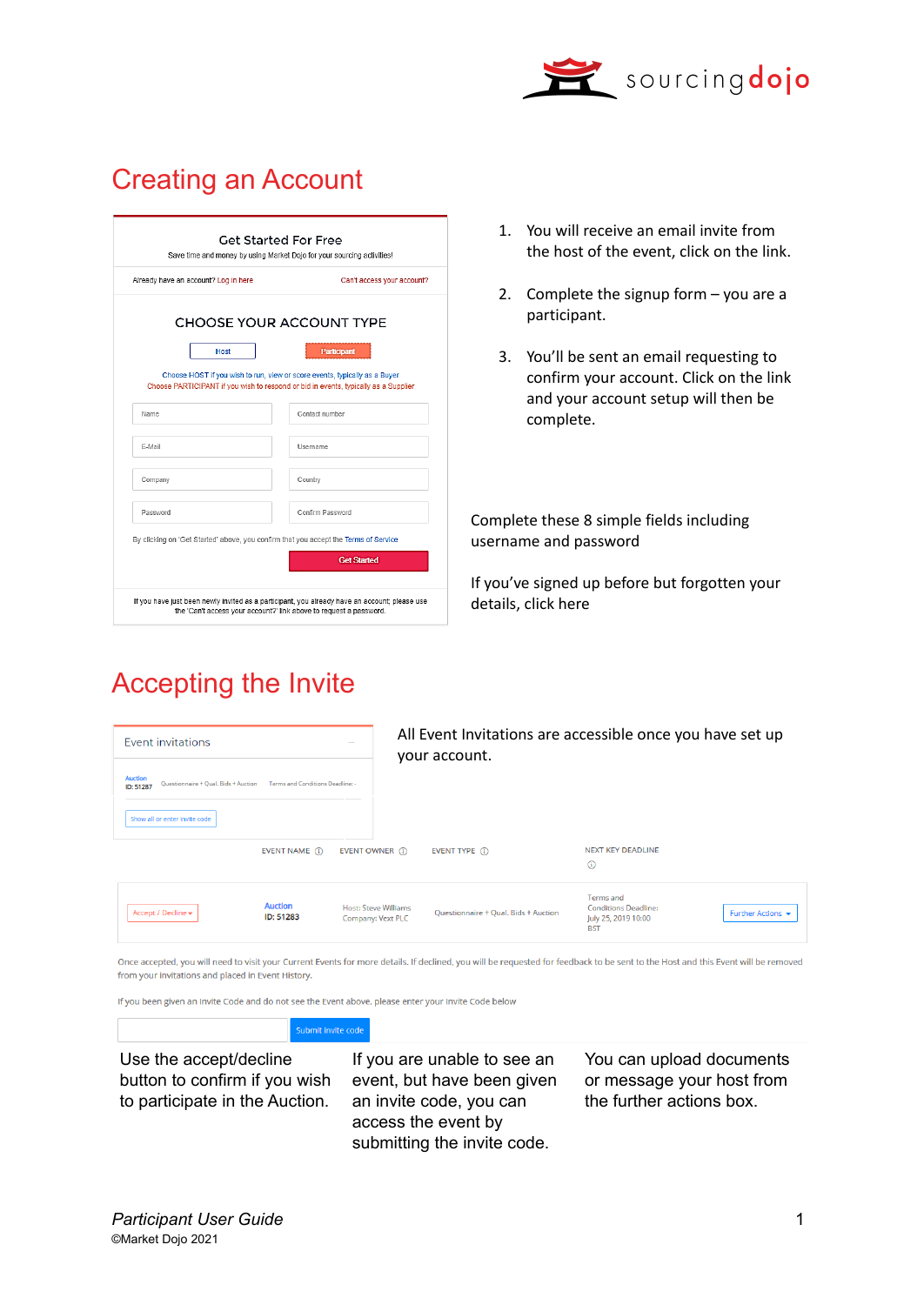

#### Overview Tab

The overview tab provides all general information related to the event. Ensure you read this carefully before submitting any bids.

| <b>x</b> Terms and Conditions Qual, Bids Auction<br>Overview                                                                                                                                                                                                                                                                            | Documents Messages |                                                                                                                                                                                                                                                                                             |
|-----------------------------------------------------------------------------------------------------------------------------------------------------------------------------------------------------------------------------------------------------------------------------------------------------------------------------------------|--------------------|---------------------------------------------------------------------------------------------------------------------------------------------------------------------------------------------------------------------------------------------------------------------------------------------|
| Please work through the tabs from left to right. The last two tabs can be used for any documentation and for messaging. The Host contact details are provided below<br>in case you have any questions on this event<br><b>Event Brief</b><br>The brief is written by the host of the event.                                             |                    | The brief is written by the host of the event and<br>gives more information on the eAuction                                                                                                                                                                                                 |
| <b>Host Contact Details</b><br>Name: Steve Williams<br>Company: Vext PLC<br>E-mail: ndhost1@marketdojo.com<br>Phone: 0117 2309047                                                                                                                                                                                                       |                    | The host contact details are provided for any<br>non-technical questions. You can also use the<br>messages tab                                                                                                                                                                              |
| Event $\odot$<br><b>C</b> Event Name: Auction<br><sup>1</sup> Event Type: Online Auction<br>10 Default Currency: GBP<br>1 Multi Currency event: No<br><sup>1</sup> Tied bids: Equal worst position                                                                                                                                      |                    | The event section states the type of event and<br>additional details such as currency                                                                                                                                                                                                       |
| <b>Terms and Conditions:</b><br>Question Quantity 2<br>Deadline: July 24, 2019 10:30 BST                                                                                                                                                                                                                                                |                    | Information on any questionnaires will be shown<br>here                                                                                                                                                                                                                                     |
| <b>Auction Rules</b><br>C Auction Start Time & Date: July 26, 2019 14:30 BST<br><b><i> G Bid Direction: Reverse</i></b><br><sup>1</sup> Event type: Ranked<br>10 Minimum Duration: 30 minutes<br>1 Dynamic Close Period: 5 minutes which applies to All bidders<br>1 Minimum Bid Change: 0.5%<br><sup>1</sup> Maximum Bid Change: 10.0% |                    | This section states the auction start time and<br>rules. Here you can see the minimum and<br>maximum changes that you can make to your bid.<br>A dynamic close period automatically extends the<br>auction by the number of minutes stated if a bid is<br>placed in those last few minutes. |

## **Questionnaires**

Sometimes your host may require you to complete a questionnaire as well as participate in the auction. You should answer this in good time and before the deadline.

| Auction <sup>a</sup><br>Current w                                                        |                                                                                                                                 |                                                           |                                             |                  | © Terms and Conditions Deadline: 3 days |
|------------------------------------------------------------------------------------------|---------------------------------------------------------------------------------------------------------------------------------|-----------------------------------------------------------|---------------------------------------------|------------------|-----------------------------------------|
| ID<br>51283                                                                              | Event type<br>Ouestionnaire + Qualification Bids + Auction                                                                      | Terms and Conditions Deadline: July 25, 2019<br>10:00 BST | Host : Steve Williams<br>Company : Vext PLC |                  |                                         |
| <b>*</b> Terms and Conditions<br>Overview                                                | Qual. Bids<br>Auction                                                                                                           |                                                           |                                             | <b>Documents</b> | Messages                                |
| <b>Terms and Conditions</b><br><b>Not Submitted</b>                                      |                                                                                                                                 |                                                           |                                             |                  | Download                                |
| 1) Section #1                                                                            |                                                                                                                                 |                                                           |                                             |                  |                                         |
| 1.1) Please confirm your acceptance of our terms and conditions<br>C Yes<br>$\bigcap$ No | The document can be downloaded from the Documents tab above. Please ensure you have read it fully before confirming acceptance. |                                                           |                                             |                  |                                         |
| 1.2) Please confirm your acceptance of our NDA<br>C Yes<br>$\bigcap$ No                  | The document can be downloaded from the Documents tab above. Please ensure you have read it fully before confirming acceptance. |                                                           |                                             |                  |                                         |
|                                                                                          |                                                                                                                                 |                                                           | Save progress                               |                  | Submit answers                          |

The questionnaire deadline will show at the top of the page.

Questionnaire tabs are always immediately to the right of the overview tab.

A red 'x' indicates that the questionnaire hasn't been submitted. Once you've submitted, the red 'x' will become a green tick.

When you have completed all questions, just submit your answers.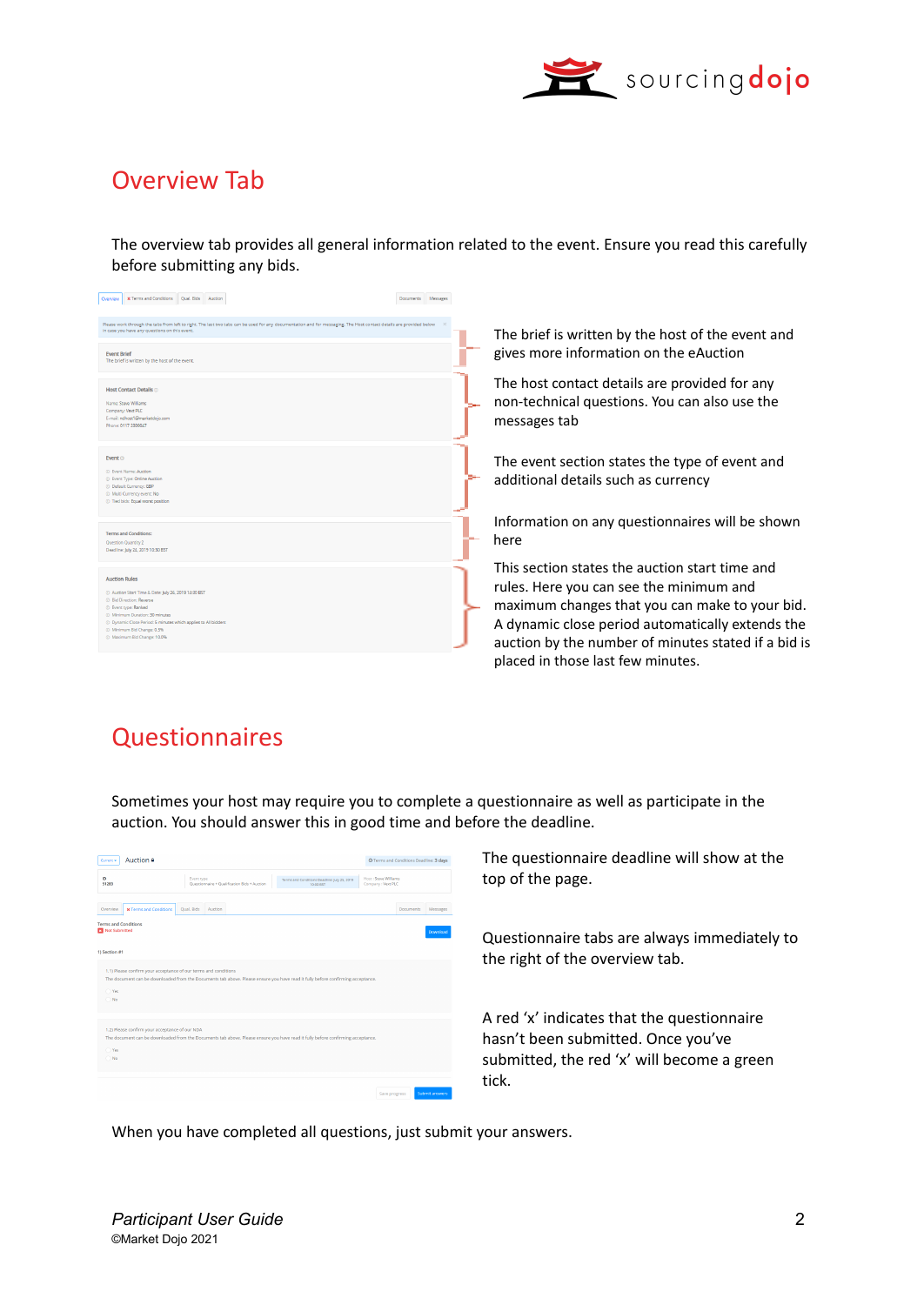

## Qualification Bids

The qualification bids tab allows you to submit one initial bid per lot before the eAuction begins. That bid will get taken forward as your starting bid for the eAuction.

| Auction <b>a</b><br>Current -<br>ID<br>51283                                                                                            | Event type<br>Questionnaire + Qualification Bids + Auction                   |                      | @ Auction Start: about 2 hours<br>Host : Steve Williams<br>Auction Start: July 22, 2019 12:30 BST<br>Company: Vext PLC |                                    |                              | You can see the Au<br>here                   |
|-----------------------------------------------------------------------------------------------------------------------------------------|------------------------------------------------------------------------------|----------------------|------------------------------------------------------------------------------------------------------------------------|------------------------------------|------------------------------|----------------------------------------------|
| ✔ Terms and Conditions<br>Overview<br>LOT LOT NAME @<br>$#$ $@$                                                                         | <b>Oual, Bids</b><br>Auction<br><b>OUANTITY X UNIT OF MEASURE</b><br>(UOM) ® | YOUR PRICE PER UOM @ | TOTAL LOT VALUE PLACED @                                                                                               | <b>BID STATUS ©</b>                | <b>Documents</b><br>Messages |                                              |
| Item 1<br>Item 2                                                                                                                        | 50 x Each<br>$1.500 \times Box$ of 6                                         | £30.00               | £1,500.00                                                                                                              | <b>Bid Received</b><br>✔ Place Bid | <b>x</b> Reject Lot          | Your host might cho<br>qualification price - |
| $\mathbf{a}$<br>Item 3<br>x Your bid does not meet the qualification price. Please amend your offer by approximately 10% and re-submit. | 10 y Fach                                                                    | 800.00               | £8,000.00                                                                                                              | ✔ Submit                           | <b>x</b> Cancel              | higher than this pric<br>asked to resubmit.  |
|                                                                                                                                         | Total                                                                        | n/a                  | n/a                                                                                                                    |                                    |                              |                                              |

ction start-time

ose to set a if your bid is e, you'll be

- 1. Press the place bid button to enter your bid
- 2. Enter the value of your bid and click submit you'll be prompted to confirm the value.

#### The eAuction

We strongly recommend that you log in to Sourcing Dojo well before the auction start-time to ensure that you are prepared to participate.

| Current +                   | Auction <sup>a</sup>                                                                                        |                                              |                     |                                                |                      |                                            | @ Time Remaining: 06:32 |                  |
|-----------------------------|-------------------------------------------------------------------------------------------------------------|----------------------------------------------|---------------------|------------------------------------------------|----------------------|--------------------------------------------|-------------------------|------------------|
| ID<br>51283                 | Event type                                                                                                  | Questionnaire + Qualification Bids + Auction | AUCTION IN PROGRESS |                                                |                      | Host : Steve Williams<br>Company: Vext PLC |                         |                  |
| Overview                    | ✔ Terms and Conditions<br>Qual. Bids                                                                        | Auction                                      |                     |                                                |                      |                                            | <b>Documents</b>        | Messages         |
| Live auction feed           |                                                                                                             |                                              |                     |                                                |                      |                                            |                         | Send New Message |
|                             | The Live Auction Feed will provide real-time notifications of messages and changes to the auction settings. |                                              |                     |                                                |                      |                                            |                         |                  |
|                             | Currently you have no notifications.                                                                        |                                              |                     |                                                |                      |                                            |                         |                  |
| LOT # LOT NAME @<br>$\circ$ | <b>OUANTITY X UNIT OF</b><br>MEASURE (UOM) @                                                                | <b>BID RANGE @</b>                           | YOUR BID PER UOM @  | <b>TOTAL LOT</b><br>VALUE PLACED<br>$^{\circ}$ | YOUR RANK<br>$\circ$ | ENTER NEW BID @                            |                         |                  |
| ٠<br>Item 1                 | 50 x Each                                                                                                   |                                              | £30.00              | £1,500.00                                      | n                    | <b>√Place Bid</b>                          |                         | <b>Last</b>      |
| 2<br>Item 2                 | $1.500 \times$ Box of 6                                                                                     |                                              | £4.00               | £6,000,00                                      | G                    | <b>√Place Bid</b>                          |                         | <b>Last</b>      |
| 3<br>Item 3                 | $10 \times$ Each                                                                                            | £522.00 - £577.10                            | $\pm$               | £                                              |                      | $\vee$ Submit                              | <b>x</b> Cancel         |                  |
|                             | Total                                                                                                       |                                              |                     | £13,300.00                                     |                      |                                            |                         |                  |

The timer shows how long the auction has remaining

- 1. The process for placing a bid is exactly the same as entering a qualification bid.
- 2. Your rank will be displayed accordingly based on your latest bid.
- 3. You can place as many bids as you like providing they are within the bid range.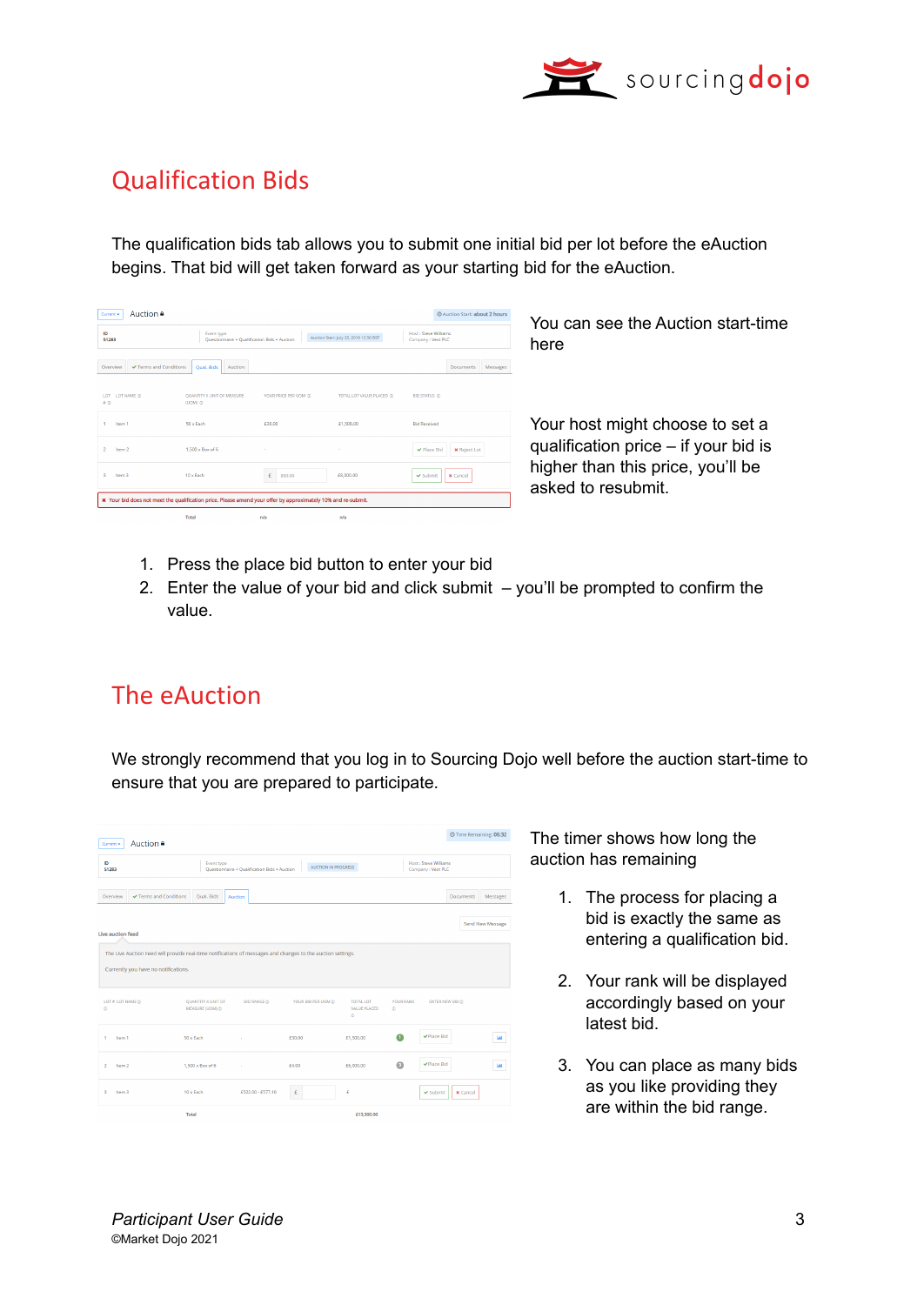

#### **Documents**

#### You can easily see which documents you've downloaded Overview ↓ ▼ Terms and Conditions Qual. Bids Auction Messages Documents VERSION (i) DOWNLOADED (i) NAME  $(i)$  $SIZE$  (i) DATE OF UPLOAD (i) ORIGIN (i) **Uploaded by Host** Downloaded Terms\_and\_Conditions.pdf  $2.0$ 178.68 KB 22 July 2019 Uploaded Here NDA.docx 11.37 KB 22 July 2019 Uploaded Here **x** Not downloaded **Uploaded by You** You have not uploaded any documents for your Host to review. Please use 'Add New Document' if you wish to do so. + Add New Document

- 1. Any document that your host wants you to access as part of the tender process will be available to you in the Documents tab. You should download and read fully.
- 2. If there are supplementary documents that you would like your host to see as part of your submission, you can upload them here.

## **Messages**

The messages tab should be used for questions about the auction itself – for technical support use the resources or chat function at the bottom of the screen.

|                  | Overview $\blacktriangleright$ Terms and Conditions Qual. Bids Auction |  | <b>Documents</b> | Messages |
|------------------|------------------------------------------------------------------------|--|------------------|----------|
| Send New Message |                                                                        |  | All              | Unread   |

#### No Messages

- 1. To contact your host, go to the messages tab.
- 2. Just click on Send New Message and your question can be submitted.

|                                         | $\times$<br>Event:Auction                                                                                                                              |                             |                  |          |
|-----------------------------------------|--------------------------------------------------------------------------------------------------------------------------------------------------------|-----------------------------|------------------|----------|
| This event is now complete and no ft    | Message                                                                                                                                                |                             |                  | $\times$ |
| Auction <sup>a</sup><br>Current $\star$ | $\mathbb{S}$<br>$\mathsf{u}$<br>$\frac{1}{2}$ $\frac{1}{2}$ $\frac{1}{2}$ $\frac{1}{2}$ $\frac{1}{2}$<br>$\downarrow$<br>в<br>I<br>$\bullet$<br>Format |                             |                  |          |
| ID<br>51283                             |                                                                                                                                                        | Williams<br><b>Vext PLC</b> |                  |          |
| ← Terms and Condit<br>Overview          |                                                                                                                                                        |                             | <b>Documents</b> | Messages |
| Send New Message                        | ◢                                                                                                                                                      |                             | All              | Unread   |
| No Messages                             |                                                                                                                                                        |                             |                  |          |
|                                         | Send Message<br>Cancel                                                                                                                                 |                             |                  |          |